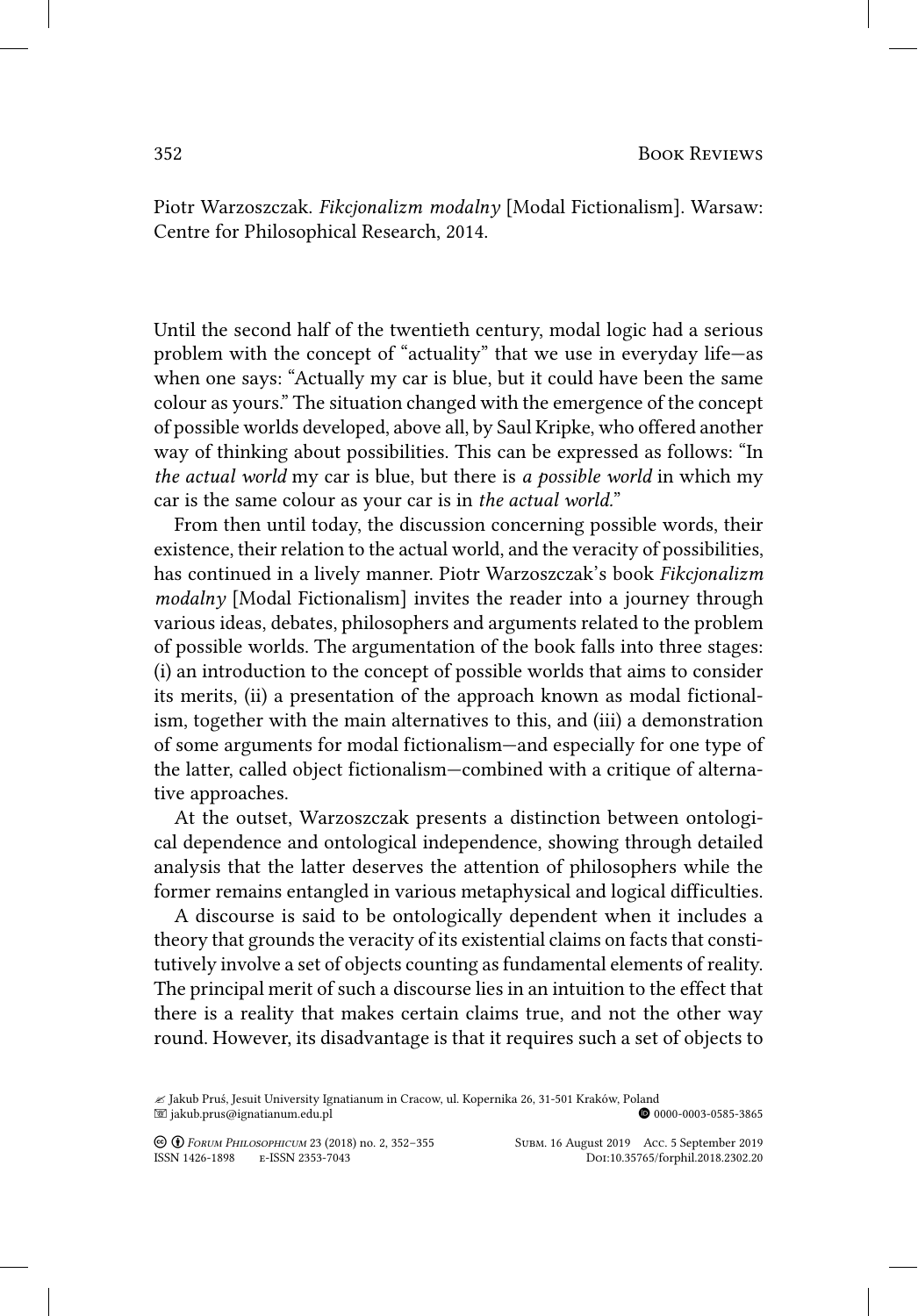## Book Reviews 353

exist. On the other hand, ontological independence can be defined simply as a negation of the commitment to the existence of the relevant objects as a condition for acknowledging claims to be true, as when, say, we discuss whether Sherlock Holmes was indeed a great detective—something which, of course, no one would doubt, even though we can certainly wonder whether there is any sense at all in which he may be said to exist.

The idea that the veracity of a claim depends on the existence of what it refers to (or the way in which it exists) can be characterised in many ways. Warzoszczak pursues his analysis in considerable detail in order to show that each of them exhibits some theoretical difficulties. Let us take, for example, David Armstrong's concept of truthmakers, which assumes that for every true claim there exists something that *makes true* this claim. As Warzoszczak shows, this notion raises a number of problems: for example, what is the nature of facts, is it just one fact that makes a claim true or a set of facts, and, if the latter, can we accept any antinomies that arise? Similarly, he shows that David Lewis's theory that *truth supervenes on being* does not really provide an explanation of what it means for something to be true, but rather only describes why negative existential claims are true, with reference to other commonly accepted negative claims (e.g., "It is not true that unicorns exist, because there is nothing like unicorns in our world on which this claim can supervene"), where this in fact simply begs the question. Finally, he considers the idea that *truth is grounded on being*, set forth by Gideon Rosen: i.e. the idea that a claim's being true is grounded on the fact (or facts) that constitute its veracity. Analogously to the previously proposed solutions, this idea requires that we presuppose the existence of a set of facts which are true in virtue of being grounded in one another. This then means that the difficulties already mentioned relating to negative existential claims (or accidentally true universal claims) apply to this theory as well. Thus, Warzoszczak argues, it would seem to make sense to appeal instead to ontologically independent discourse. This then leads to the concept of possible worlds.

What do we need a theory of possible worlds for? Warzoszczak presents three arguments: that it provides a conceptual device for capturing the subtlety of ordinary language, that it systematises a great many notions in modal logic (and significantly more than other accounts of modal logic do), and that it can be useful for reducing the proliferation of objects for which a criterion of identity is hard to formulate (in that such putative "objects" as properties or relations can be replaced with set-theoretical notions). On the other hand, the strongest argument against possible worlds theory is that it requires us to admit that unicorns (or any other counterfactual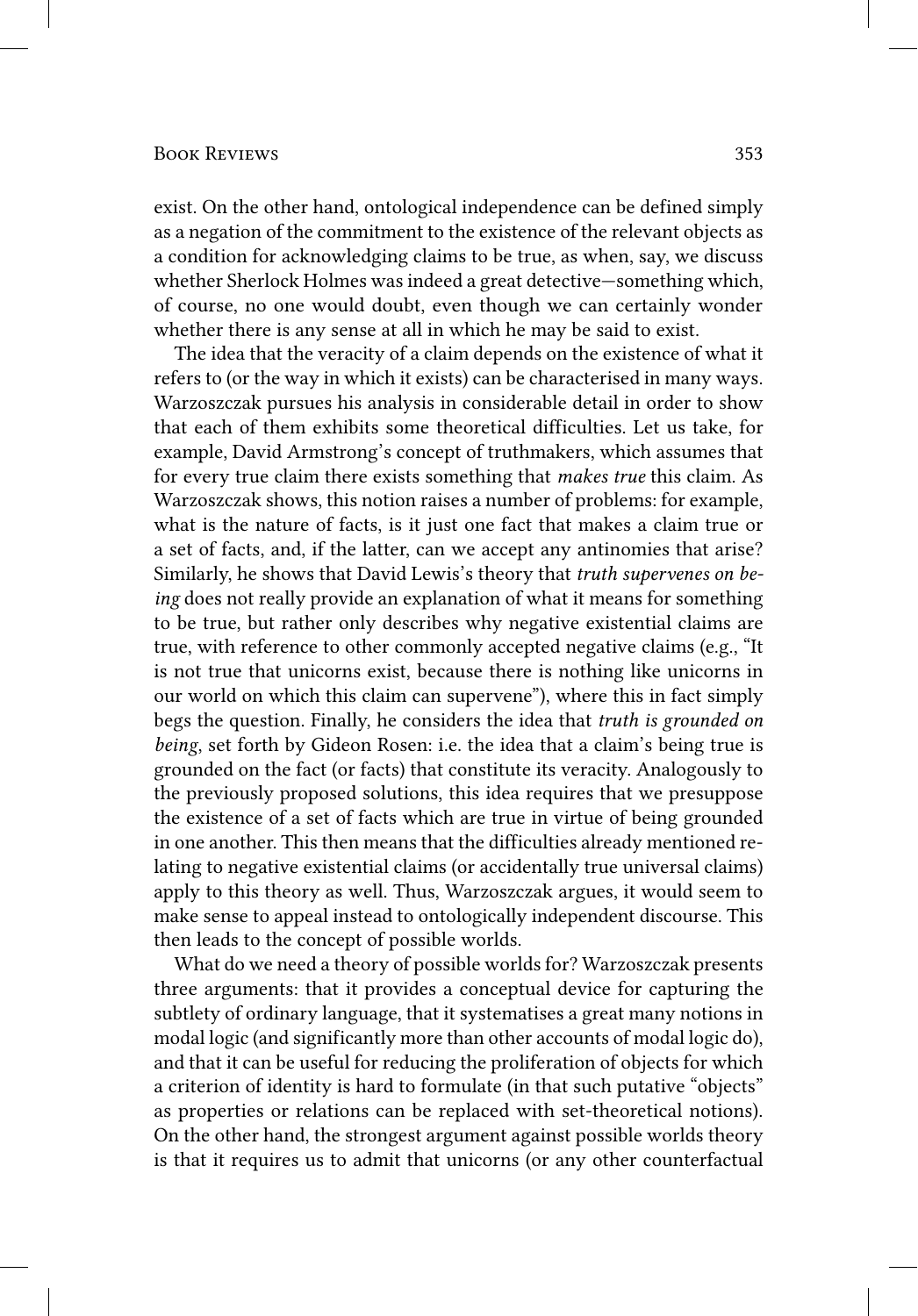beings) *exist*—albeit only in a possible world. This is a tension that has been present in philosophy for over fifty years: possible worlds show how modal notions work, but at the cost of granting some form of existence to too many objects. Although there have been attempts to eliminate the difficulty by limiting possible worlds to only actually existing objects, as the author shows, so-called "moderate realist" positions lead to unacceptable conclusions. Finally, it seems that the solution could be some sort of modal fictionalism: that is to say, accepting the existence of possible worlds with the restriction that all possible worlds must already be set out in detail meaning that every claim will be either true or false in the world that it exists in (i.e. a so-called "Kripke semantics.") This avoids a situation where one is able to create an infinite number of objects and grant existence to each and every one of them. According to the author, modal fictionalism makes counterfactual analysis possible while steering clear of an ontology of possible worlds.

Further on, Warzoszczak introduces us to a distinction between two types of modal fictionalism: meta-fictionalism and object-fictionalism, before inviting the reader into a debate between these two alternatives, presenting arguments for and against each of them. Meta-fictionalism assumes that one is really asserting that, according to a certain fiction, X is so-and-so. On the other hand, object-fictionalism assumes that what one is really asserting is that the world is in a certain condition: one which it needs to be in to make it true in the relevant fiction that X is so-and-so. The difference might initially seem trivial, but may in due course also prove crucial. The former holds that something is true in accordance with a certain fiction, while the latter holds that something is true within a certain game of make-believe. Warzoszczak provides various examples which can seem problematic for both meta-fictionalists and object-fictionalists, before finally showing that object-fictionalism fits better with a description of our everyday languageinvolving practices. While he does not offer any argument of his own such as would bring something new to this debate, he does give us a highly detailed map of the discourse surrounding modal fictionalism. The reader will certainly benefit from following the arguments and examples that Warzoszczak analyses step by step. One has the impression of joining in a historical debate on modal logic, starting with W. V. O. Quine and Saul Kripke and then moving on to Stephen Yablo and Gideon Rosen. Collecting all of those views together and exploring the tension between them in one volume is surely a striking merit of the book.

What also makes this work significant is the author's analysis of alternative conceptions to that of modal fictionalism. Accepting the idea